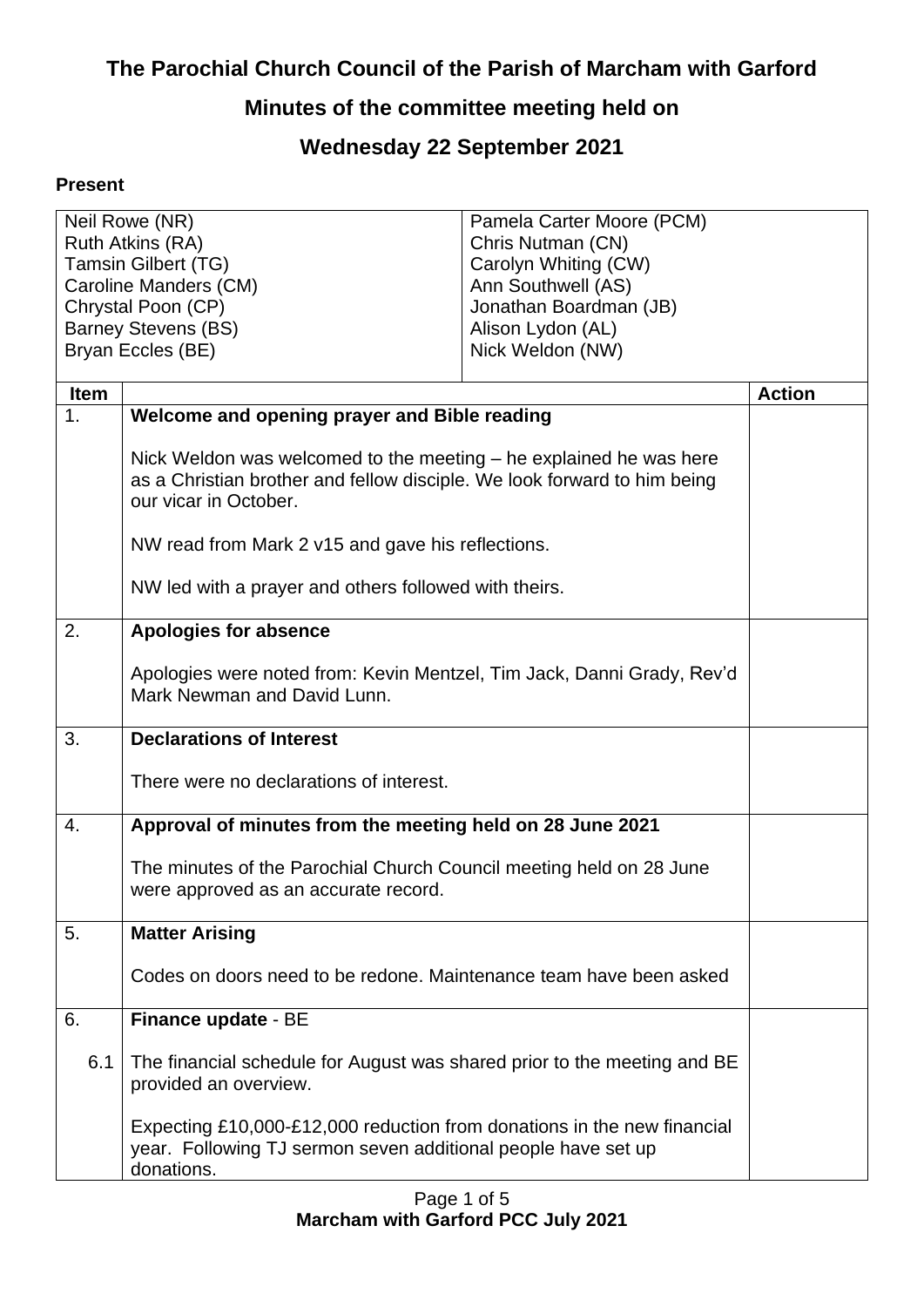|     | Our current energy provision is on a fixed term agreement and we will<br>wait to see if there is an increase due to increases in current energy<br>process.                                                                                                                                                                                                                       |    |
|-----|-----------------------------------------------------------------------------------------------------------------------------------------------------------------------------------------------------------------------------------------------------------------------------------------------------------------------------------------------------------------------------------|----|
|     | BE will be starting to collate the new budget.                                                                                                                                                                                                                                                                                                                                    |    |
|     | If anyone would like more detail on the finances, please link with BE.                                                                                                                                                                                                                                                                                                            |    |
| 6.2 | The Diocese has been looking at how it calculates the Parish Share. A<br>vote will take place at the next Deanery Synod meeting at the end of<br>September on the approach.                                                                                                                                                                                                       |    |
|     | (CM arrived at this point).                                                                                                                                                                                                                                                                                                                                                       |    |
| 6.3 | <b>Money for Send-a-Cow</b><br>£7,000 to be transferred to the Send a Cow for their banana plant project.<br>This will come from the SAC account.                                                                                                                                                                                                                                 |    |
| 6.4 | Money for activities for youth and children's work<br>Christine Whild asked for donations for the youth and children work. £600<br>has been given.                                                                                                                                                                                                                                | TG |
|     | Action: TG to ask Jill Rowe and Rob Finch for ideas and thank you letter<br>to be sent to her.                                                                                                                                                                                                                                                                                    |    |
| 6.5 | <u>Funds sitting in the account which was for the village café</u><br>The old 'Village Café' has requested that their remaining funds (kept in a<br>separate account) be transferred the village café funds to 'Thirsty' as a<br>community enterprise.                                                                                                                            |    |
|     | PCC members approved the transfer of the funds.                                                                                                                                                                                                                                                                                                                                   |    |
| 7.  | Fabric / Faculty updates - TG                                                                                                                                                                                                                                                                                                                                                     |    |
| 7.1 | Roof repairs<br>These are in progress and the South side has been completed at All<br>Saints and once work is completed work will start at St Luke's.                                                                                                                                                                                                                             |    |
| 7.2 | <b>Boiler replacement</b><br>In progress and should be working this week.                                                                                                                                                                                                                                                                                                         |    |
| 7.3 | Other projects                                                                                                                                                                                                                                                                                                                                                                    |    |
|     | A) St Luke's painting: booked for 18 <sup>th</sup> October<br>B) Driveway: in discussions (consulted OG stonemasons about the steps<br>and Oxford Exteriors about driveway. Need to talk to the architect and<br>DAC again)<br>C) The clock has been serviced and an apprentice clock winder has been<br>found<br>D) The bells are being tested for the licensing of Nick Weldon. |    |
|     |                                                                                                                                                                                                                                                                                                                                                                                   |    |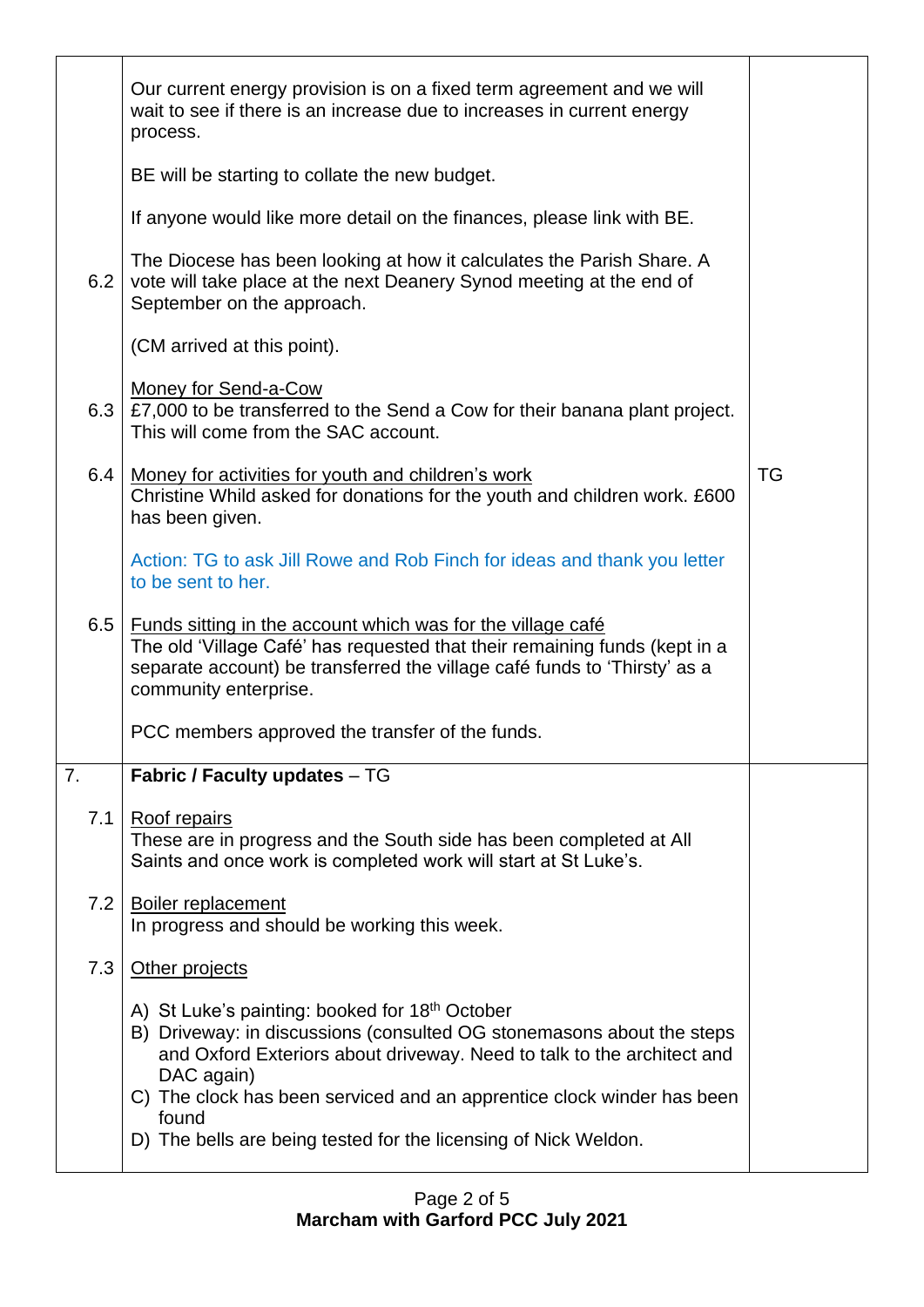| 8.   | St. Luke's - CW                                                                                                                                                                                 |           |
|------|-------------------------------------------------------------------------------------------------------------------------------------------------------------------------------------------------|-----------|
| 8.1  | 11-12 opening continues on a Sunday.                                                                                                                                                            |           |
| 8.2  | Harvest service is on 26 <sup>th</sup> September at 11:30am with a bring and share<br>harvest lunch in the village hall afterwards. A collection is taking place for<br>the foodbank.           |           |
| 8.3  | Thanks were given to Rev'd Mark Newman for all the support he has<br>given.                                                                                                                     |           |
| 8.4  | The 'controversial' bench is being well used.                                                                                                                                                   |           |
| 8.5  | Thanks were given to CW and her husband for undertaking some church<br>maintenance.                                                                                                             |           |
| 9.   | Safeguarding update - CW/RA                                                                                                                                                                     |           |
| 9.1  | Church service will be taking place on 10 October where safeguarding will<br>be a focus. An opportunity to switch hearts and minds and under that<br>safeguarding is everyone's responsibility. |           |
| 9.2  | Two on-going safeguarding issues. One is under the review of the PCC<br>subgroup and the second I am in conversation with the Diocese.                                                          |           |
| 9.3  | Reminder for safeguarding training to be completed.                                                                                                                                             |           |
| 9.4  | 25 singed up volunteers for holiday club and Jill and Becca Rowe were<br>thanked for their support.                                                                                             |           |
| 9.5  | All pastoral team have had the DBS checks completed. CW will be linking<br>with house group leaders about their roles and if DBS checks are<br>required.                                        |           |
| 9.6  | RA and CW meeting with Jill Rowe and Rob Finch on 28/9/21.                                                                                                                                      |           |
| 10.  | Health and Safety / Covid-19 update                                                                                                                                                             |           |
| 10.1 | <b>Health and Safety Policy</b><br>This was shared prior to the meeting.                                                                                                                        |           |
|      | BE asked if a log is in place for risk assessments. TG responded yes.<br>Action: add this to the policy                                                                                         | <b>TG</b> |
|      | BE queried what is meant by providing and maintaining systems and TG<br>explained this.                                                                                                         |           |
|      | Action: a lone worker policy needs to be developed                                                                                                                                              | TG        |
| 10.2 | Covid precautions - review<br>AS reported most people wear their masks at the evening service.                                                                                                  |           |

### Page 3 of 5 **Marcham with Garford PCC July 2021**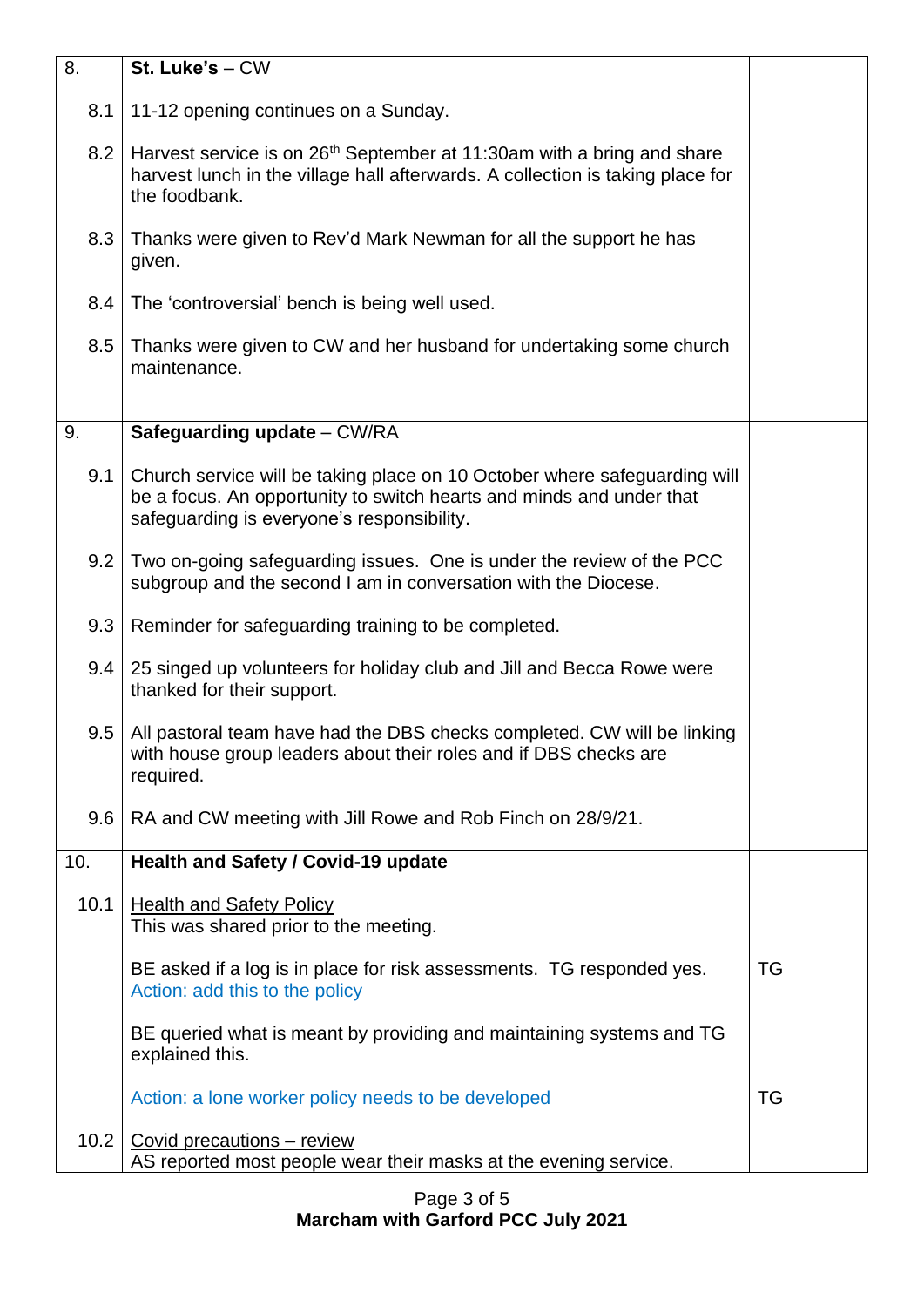|     | Discussions took place about the different approaches people are taking<br>to wearing masks.                                                                                                                                                                                       |           |
|-----|------------------------------------------------------------------------------------------------------------------------------------------------------------------------------------------------------------------------------------------------------------------------------------|-----------|
|     | Action: TG to update the wording                                                                                                                                                                                                                                                   | <b>TG</b> |
|     | CP asked if the upstairs room can be used for parents and their young<br>children and this was supported.                                                                                                                                                                          |           |
|     | Refreshments: will have more than one point for serving.                                                                                                                                                                                                                           |           |
|     | Children's work will still take place outside and advice given to dress<br>appropriately.                                                                                                                                                                                          |           |
| 11. | <b>AOB</b>                                                                                                                                                                                                                                                                         |           |
|     | a) Church weekend<br>Planning for the May bank holiday weekend.<br>Action: TG to check the dates                                                                                                                                                                                   | <b>TG</b> |
|     | b) Faith at the musicals<br>This is linked to Tearfund and TG will start looking at some dates with<br>them. A deposit of £500 is required and tickets are generally £6 a person.<br>Action: TG to also check no potential dates clash with events at the<br><b>Marcham Centre</b> | <b>TG</b> |
|     | c) Licensing service on 20 October<br>This will be at 7:30pm                                                                                                                                                                                                                       |           |
|     | d) All Ages at the Marcham Centre<br>To note the capacity is for 150 people.                                                                                                                                                                                                       |           |
|     | Action: Aid memoire to be produced about what equipment needs to go<br>from church to the centre etc.                                                                                                                                                                              | TG        |
|     | e) Midweek HC back to Duffield Place<br>This will be starting the last week of September.                                                                                                                                                                                          |           |
|     | <u>Harvest service</u><br>f)<br>This will be at the community building on 4 October. Will ask for food<br>contributions and these will be given to Asylum welcome.                                                                                                                 |           |
|     | g) Family Friday on 5 November<br>Would like this outside and have a firepit and small fireworks.                                                                                                                                                                                  |           |
|     | h) Foundation Governor for Marcham School<br>RA raised there is a vacancy and NW said he would like to do this.                                                                                                                                                                    |           |
|     | Message from Rev'd Mark Newman<br>"Dear PCC, may I thank you all for your support and hard work over the<br>last year and half. We have traveled together along a very twisty,                                                                                                     |           |

#### Page 4 of 5 **Marcham with Garford PCC July 2021**